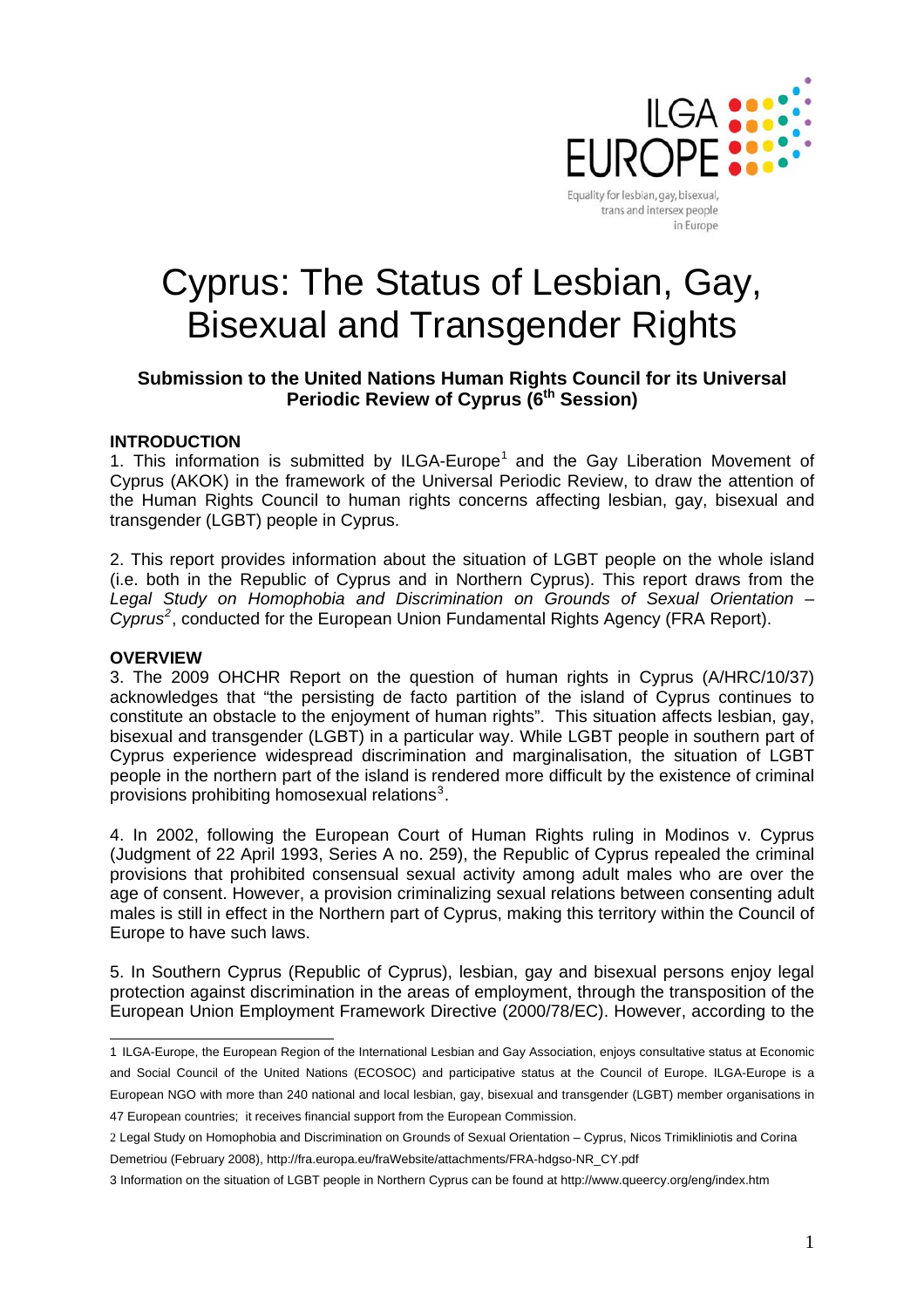FRA report on Cyprus, the implementation of this law suffers from the failure to ensure that discriminatory laws and provisions are repealed; dialogue and consultation with NGOs; dissemination of information targeting the vulnerable groups; and the limited resources afforded to the equality body to enable it to adequately perform its tasks. It is important to note that prejudices amongst society and the lack of targeted awareness raising measures have so far prevented Cypriot LGBT persons from using the equality body procedure at national level.

6. The right to freedom of assembly is guaranteed by Article 21 of the Cypriot Constitution (Republic of Cyprus), which is equivalent to article 11 of the ECHR. However, in order to organise a procession or an assembly, the conditions laid down under the Assemblies and Processions Law must be observed which require prior application in the prescribed form to the police commissioner. There have never been any gay parades in Cyprus; this is usually attributed to the fact that there is no significant LGBT movement and that there is general societal stigma against homosexuality in the Cypriot society.

7. It should be noted that there is limited research available on LGBT issues in Southern and Northern Cyprus. The existing research shows that homophobia and discrimination against LGBT people is widespread, that the issue of homosexuality is a taboo subject in the country and that homosexuality is not tolerated in Southern Cyprus by a large number of people  $4$ . An opinion survey on attitudes towards homosexuality commissioned by the Cyprus Ombudsman Office (Southern Cyprus) in 2006 found that a majority of the interviewees considered relationships between same-sex partners as wrong. The majority (54%) said they were 'always wrong' and 26% were 'usually wrong'; only 3% said they are 'rarely wrong' and another 3% 'never wrong'. Comparing with another survey carried out in 2001, this survey concluded that attitudes towards homosexuality have become worse during the last two years<sup>[5](#page-1-1)</sup>. As reported in the FRA Report on Cyprus, the worsening of attitudes was attributed by the researchers of the survey to the de-criminalisation of homosexuality and to the fact that homosexuals have recently become more demonstrative in public.

## **RIGHT TO EQUALITY AND NON-DISCRIMINATION**

(Article 26 of ICCPR and Article 2 of ICESCR)

8. Chapter 154 penal code in effect in northern Cyprus contains a **provision which criminalises sexual relations between consenting adult males**, and makes such relations punishable with up to five years of prison (article 171). Not only does the criminalisation of homosexuality compel individuals to hide their sexual orientation at work, within their family and friends, and in society in general, the criminal provision clearly contravenes international and European human rights law as recognised by the European Court of Human Rights and UN treaty bod[i](#page-4-0)es and special procedures<sup>1</sup>.

9. It should be stressed that the jurisdictional complications constitute a significant obstacle in repealing this criminal provision. As a result of the non-recognition of the Turkish Republic of Northern Cyprus by the international community, monitoring by human rights bodies of the implementation of international human rights instruments in Northern Cyprus has been extremely limited. As a result, very little pressure has been exerted on the authorities of Northern Cyprus to remind them of their human rights obligations or to call of them to undertake the necessary measures to fulfil their obligations, such as the obligation to ensure equality before the law and equal protection of the law, regardless of a person's sexual orientation or gender identity.

<sup>&</sup>lt;u>.</u> 4 See Legal Study on Homophobia and Discrimination on Grounds of Sexual Orientation – Cyprus, p. 22-23

<span id="page-1-1"></span><span id="page-1-0"></span> $5$  The English version of the survey is available at [www.ilga-](http://www.ilga-europe.org/europe/guide/country_by_country/cyprus/survey_on_public_attitudes_toward_homosexuality_in_cyprus)

[europe.org/europe/guide/country\\_by\\_country/cyprus/survey\\_on\\_public\\_attitudes\\_toward\\_homosexuality\\_in\\_cyprus](http://www.ilga-europe.org/europe/guide/country_by_country/cyprus/survey_on_public_attitudes_toward_homosexuality_in_cyprus)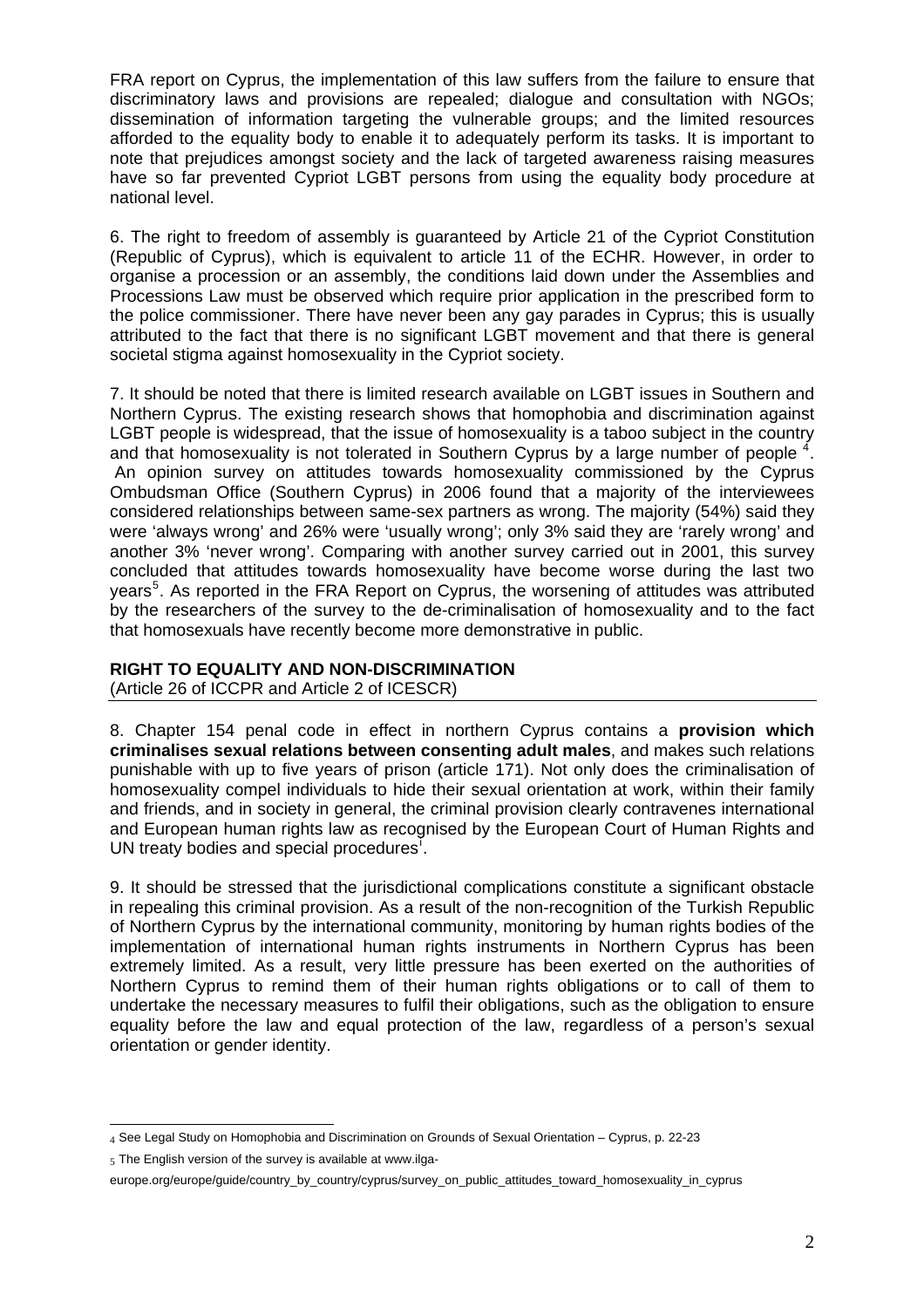## **10. Recommendation:**

- $\triangleright$  Authorities have to repeal Chapter 154 of the penal code of Northern Cyprus that is employed to prohibit consensual sexual activity between men who are over the age of consent.
- $\triangleright$  Authorities have to ensure that an equal age of consent applies to both same-sex and different-sex sexual activity.

## **RIGHT TO EDUCATION**  (Article 13 of ICESCR)

11. The general societal stigma against homosexuality which prevails in the Cypriot society constitutes one of the most important challenges to the full enjoyment of human rights by LGBT people and to combating discrimination based on sexual orientation in Southern Cyprus.

12. According to the Gay Liberation Movement, the lack of awareness-raising and education about human rights and LGBT issues significantly contributes to the ongoing stigmatisation of LGBT people in Southern Cyprus. This is particularly true in schools where lesbians, gays, bisexuals and transgender people are either portrayed negatively or made invisible in the curriculum. The lack of access to sex education in schools is also highlighted as a problem. As reported in the FRA report on Cyprus, an opinion survey was carried out in schools $6$ , focusing on the pupil's attitudes on sex education. The survey found that the vast majority of pupils believe that the subject must be introduced at secondary school, whilst one quarter believed it should be introduced at primary school. It was also suggested by pupils who took part in the survey that teachers engage in a dialogue on sexuality issues, that parents must also be trained and that Cypriot society must deal with various taboos and prejudices that characterise a small and conservative society. The survey found that pupils believed that NGOs offering support and counselling on sexuality and gender relations must be supported; that modernisation and respect for diversity and open-mindedness must be promoted, whilst special care must be taken for high risk groups.

# **13. Recommendations:**

We urge the Government of Cyprus to:

- $\triangleright$  Ensure that education is directed to the development of each student's personality, talents, and mental and physical abilities to their fullest potential, and responds to the needs of students of all sexual orientations and gender identities;
- $\triangleright$  Ensure that education methods, curricula and resources serve to enhance understanding of and respect for, *inter alia*, diverse sexual orientations and gender identities, including the particular needs of students, their parents and family members related to these grounds;

# **PROTECTION AGAINST HATE SPEECH**

14. As reported in the FRA Report on Cyprus, there are various recorded statements in the media which are homophobic. According to the Gay Liberation Movement, members of the Church as well as politicians frequently state in public that homosexuals are "immoral persons, bodily and mentally perverted". Such statements are reportedly fuelling stigma

<span id="page-2-0"></span> 6 The survey, published in November 2006 and carried out by the Cyprus Youth Board and the Cyprus Institute of Reproductional Medicine, was titled "Research into health in heterosexual relationships and sexuality". See Legal Study on Homophobia and Discrimination on Grounds of Sexual Orientation – Cyprus, p. 24.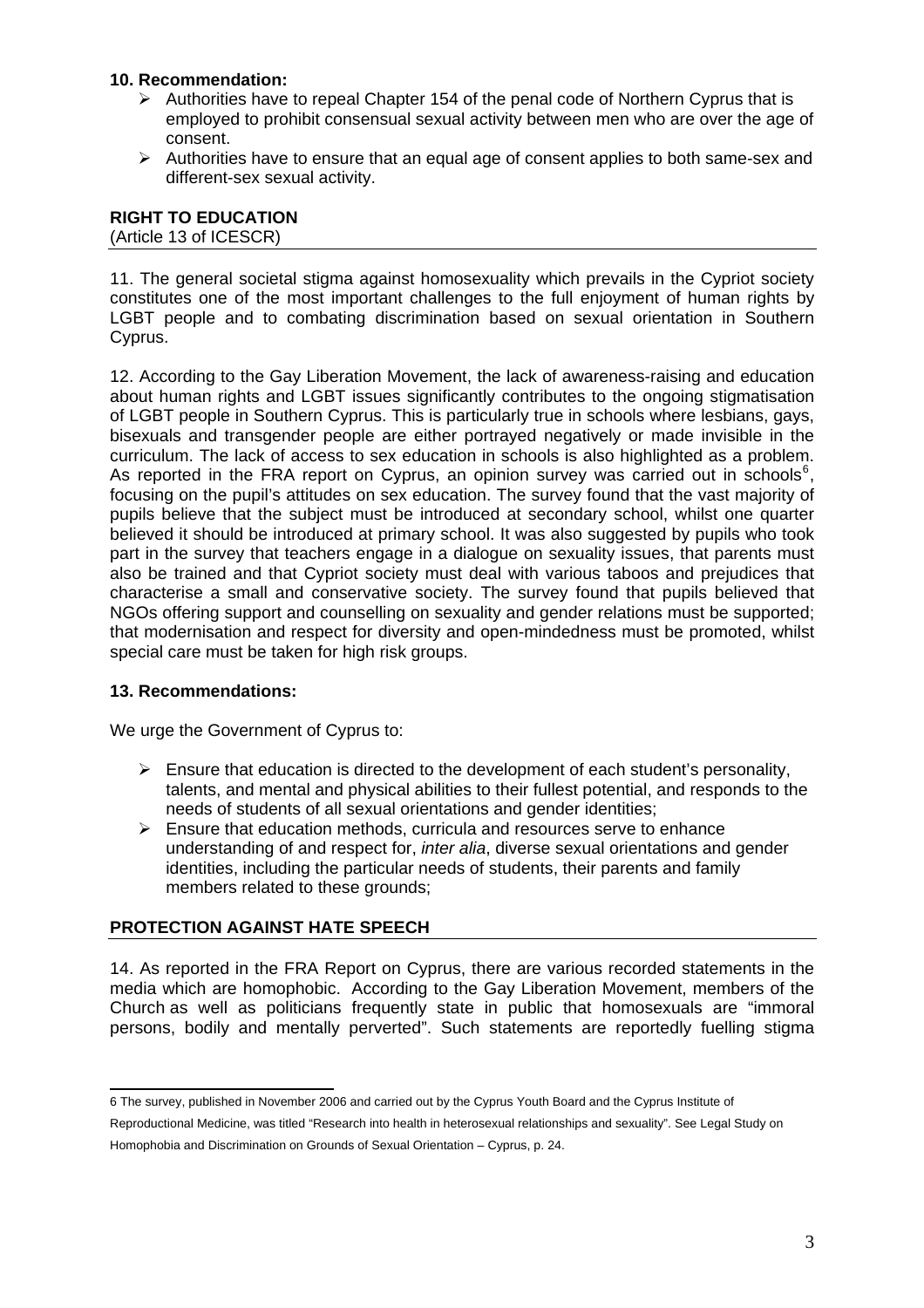against LGBT people and constitute another significant obstacle to combating discrimination based on sexual orientation $7$ .

15. No action was ever taken on a case of speech motivated by homophobia. There are no provisions in the legislation in the Republic of Cyprus dealing expressly with hate speech related to homophobia and transphobia and/or discrimination on the ground of sexual orientation and gender identity. There is no provision in the Cypriot legal system regarding crimes committed with a homophobic and transphobic motivation nor is such motivation recognised as an aggravating factor. However, some of the more general provisions of the penal code<sup>[ii](#page-4-1)</sup> may be interpreted as applying to these cases as well. But there is no case law or equality body decision regarding any of these provisions to date. As explained in the FRA reprot, most homosexuals in Cyprus are "closeted" and will not pursue their rights if that involves revealing their sexual orientation.

#### **16. Recommendations:**

We urge the Government of Cyprus to:

- $\triangleright$  Adopt the explicit legal measures to ensure that the exercise of freedom of opinion and expression does not violate the rights and freedoms of persons of diverse sexual orientations and gender identities;
- $\triangleright$  Ensure that the outputs of media is pluralistic and non-discriminatory in respect of issues of sexual orientation and gender identity and that speech motivated by homophobia and transphobia does not remain unpunished.

## **END NOTES**

**i Court Comments**<br>**i** See judgments of the European Court of Human Rights, inter alia: ¶ Dudgeon v. the United Kingdom, judgment of 22 October 1981, Series A no. 45; ¶ Norris v. Ireland, judgment of 26 October 1988, Series A no. 142; ¶ Modinos v. Cyprus, judgment of 22 April 1993, Series A no. 259; ¶ S.L. v. Austria, no. 45330/99, ECHR 2003-I; ¶ L. and V. v. Austria, nos. 39392/98 and 39829/98, ECHR 2003-I; see also Views of the Human Rights Committee: ¶ Communication No. 488/1992: Australia, U.N. Doc. CCPR/C/50/D/488/1992, Nicholas Toonen v. Australia, 4 April 1994; see concluding observations of the U.N. human rights treaty bodies, inter alia: ¶ Human Rights Committee, Concluding observations of the Human Rights Committee: Barbados, U.N. Doc. CCPR/C/BRB/CO/3, 11 May 2007, para. 13: "The Committee expresses concern over discrimination against homosexuals in the State party, and in particular over the criminalizing of consensual sexual acts between adults of the same sex (art. 26). The State party should decriminalize sexual acts between adults of the same sex and take all necessary actions to protect homosexuals from harassment, discrimination and violence."; ¶ Human Rights Committee, Concluding observations of the Human Rights Committee: Egypt, U.N. Doc. CCPR/CO/76/EGY, 28 November 2002, para. 19: "The Committee notes the criminalization of some behaviours such as those characterized as "debauchery"…The State party should ensure that articles 17 and 26 of the Covenant are strictly upheld, and should refrain from penalizing private sexual relations between consenting adults."; ¶ Committee against Torture, Conclusions and recommendations of the Committee against Torture: Egypt, U.N. Doc. CAT/C/CR/29/4, 23 December 2002, para. 6: "The Committee recommends that the State party: […] (k) Remove all ambiguity in legislation which might underpin the persecution of individuals because of their sexual orientation."; ¶ U.N. General Assembly, Extrajudicial, summary or arbitrary executions, Interim report of the Special Rapporteur, Asma Jahangir, U.N. Doc. A/57/138, 2 July 2002, para. 37: "…the continuing prejudice against members of sexual minorities and, especially, the criminalization of matters of sexual orientation increase the social stigmatization of these persons. This in turn makes them more vulnerable to violence and human rights abuses…"; ¶ CHR, Extrajudicial, summary or arbitrary executions, Report of the Special Rapporteur, Asma Jahangir, U.N. Doc. E/CN.4/2000/3, 25 January 2000, para. 116: "[…] The Special Rapporteur believes that decriminalizing matters of sexual orientation would greatly contribute to overcoming the social stigmatization of members of sexual minorities"; ¶

<span id="page-3-0"></span> 7 See Legal Study on Homophobia and Discrimination on Grounds of Sexual Orientation – Cyprus, p. 5.